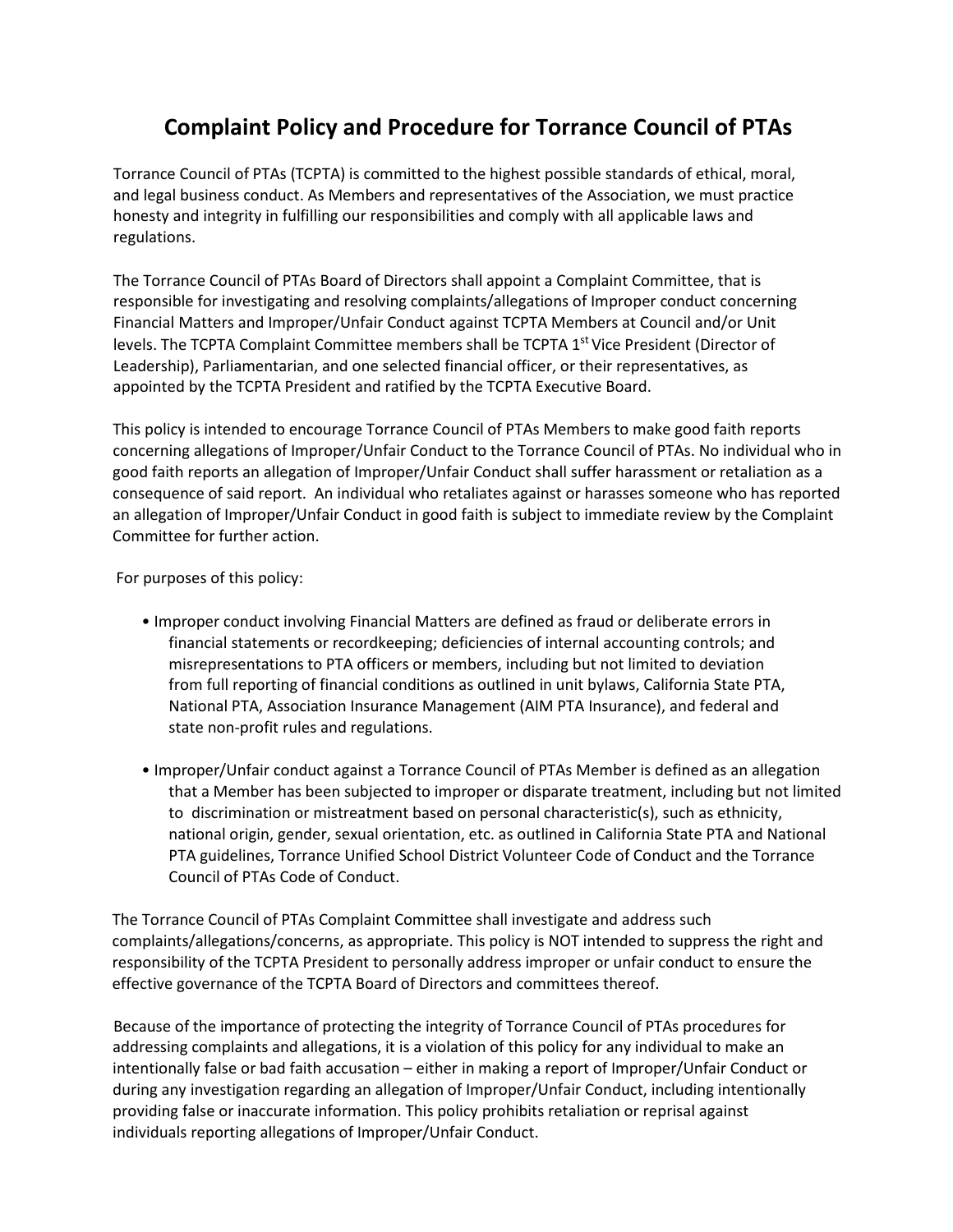**In order to facilitate the reporting of complaints/allegations,** Torrance Council of PTAs establishes the following procedures for investigating and addressing complaints/allegations involving improper/unfair personal or financial conduct as defined in this policy.

Every effort should be made to resolve a complaint at the earliest possible stage through collegial discussions between the individuals involved. Only after unsuccessful attempts are made to resolve issues at and within a PTA Unit, shall individuals report complaints/allegations of Improper/Unfair Conduct directly to the Torrance Council of PTAs Complaint Committee via the TCPTA Complaint Form located at TorranceCouncilofPTAs.org

Additionally, if a complainant is unable or unwilling to resolve the complaint directly with the person(s) involved, within the Council or Unit, he/she shall submit a written complaint directly to the Torrance Council of PTAs Complaint Committee via the TCPTA Complaint Form.

The Complaint Committee has specific responsibility to consider such reports of complaints/allegations. When the written Complaint Form is received, the Complaint Committee shall acknowledge receipt of the complaint, to the complainant, within 72 hours of receipt.

The Complaint Committee is responsible for investigating and attempting to resolve all complaints/allegations reported in good faith. Individuals with knowledge of Improper/Unfair Conduct involving Financial Matters **must** report their concern, complaint or allegation as set forth below. Individuals who want to submit a complaint/allegation of Improper/Unfair Treatment **may** submit their concern, complaint or allegations as set forth below:

Submit a written complaint to Torrance Council of PTAs that shall include: (See Torrance Council of PTAs Complaint Form located at TorranceCouncilofPTAs.org)

- a) The name of each Member involved,
- b) A brief but specific summary of the complaint, with the facts surrounding the complaint,
- c) A specific description of any prior attempt to resolve the complaint with the Members involved,
- d) Factors relevant to the failure to resolve the complaint, and
- e) A specific description of the desired resolution of the complaint from the complainant's perspective.

The fully completed Torrance Council Complaint Form, shall be mailed/emailed to:

> TCPTA Complaint Committee CONFIDENTIAL TO BE OPENED BY ADDRESSEE ONLY Torrance Council of PTAs 2335 Plaza del Amo Torrance, CA 90501

Email: [TCPTAComplaintCommittee@gmail.com](mailto:TCPTAComplaintCommittee@gmail.com)

TCPTA Complaint Committee, upon receipt of the written complaint/allegation submitted using the Complaint Form, will follow the procedures set forth below: